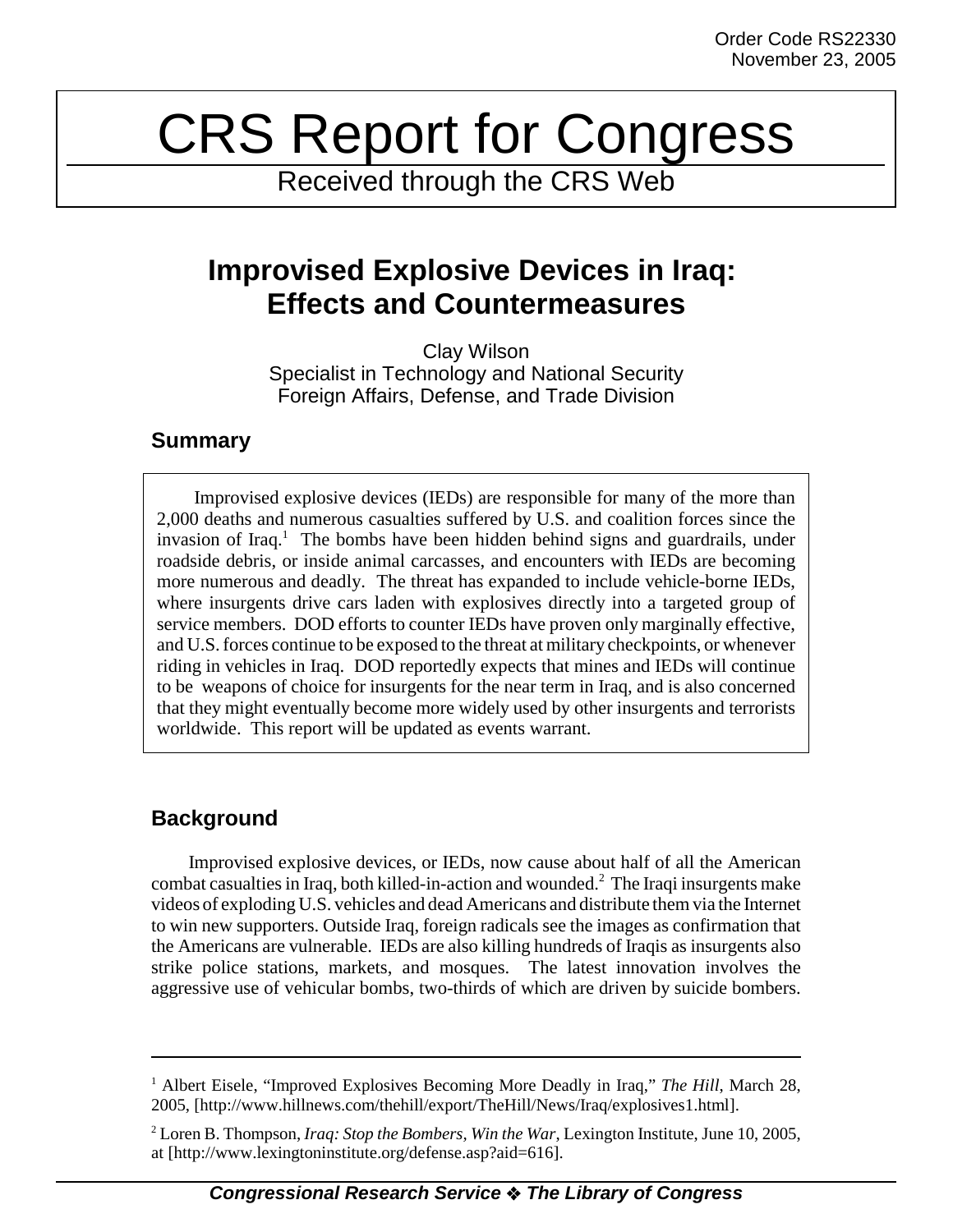An Improvised Explosive Device is a "homemade" mine designed to cause death or injury by using explosives that are hidden and set off using a variety of trigger mechanisms. IEDs can utilize commercial or military explosives, or homemade explosives, and often the IED builder has had to construct them with the materials at hand.<sup>3</sup> IEDs could also possibly be used in combination with toxic chemicals, biological toxins, or radiological material, but so far this has not been reported in Iraq.

Some observers speculate that munitions for constructing IEDs may be coming from a large supply of unexpended Iraqi military ordnance that was gathered and stockpiled in secret locations throughout Iraq. In April 2003, Iraqi looters stormed the Al Qaqaa military weapons site and possibly carried off nearly 400 tons of powerful conventional explosives, after the site was first abandoned by Iraqi forces and then left unsecured by U.S. forces. It is not known exactly when the munitions may have vanished from the site, and it is possible that Iraqi forces may have removed and relocated some explosives before the invasion.4

Insurgents have constructed IEDs powerful enough to kill soldiers inside 22-ton Bradley Fighting Vehicles. In one incident in 2004, after a Bradley ran over a large IED, the armored bottom plate of the vehicle was reportedly found some 60 yards from the site of the explosion.<sup>5</sup> In contrast, military units equipped with the 19-ton Stryker mediumweight armored vehicle, have reportedly suffered a lower number of catastrophic vehicle losses due to enemy attack. With a maximum speed of more than 60 mph, the Stryker can dash past ambushes and roadside IEDs that might catch the slower moving Abrams tank and Bradley.<sup>6</sup> Between December 2003 and October 2004, news reports show that Strykers deployed in Iraq have successfully withstood 56 attacks by IEDs. Even when vehicles were rendered inoperable by the attacks, there was reportedly no loss of life among the Stryker crews.<sup>7</sup>

Triggering methods for IEDs may include using a cell phone, a garage door opener, or a child's remote-control toy, or may even be as simple as running over a rubber hose to produce enough air pressure to activate a switch for a mine. At other times, the insurgent may remain concealed and trigger an IED manually. The following techniques describe how insurgents can design and deploy IEDs to amplify the damage:

• **Coupling**. Coupling is a method of linking one mine or explosive device to another, usually with detonating cord. This technique is often used to

<sup>&</sup>lt;sup>3</sup> Definition from Global Security.org, at [http://www.globalsecurity.org/military/intro/ied.htm].

<sup>4</sup> James Glanz, Jim Dwyer, *Looting Spree Gutted Ammo Dump*, San Francisco Chronicle, October 28, 2004. Byron York, *Remember Al Qaqaa?*, National Review Online, February 28, 2005, [http://www.nationalreview.com/york/york200502280821.asp].

<sup>5</sup> Daniel Goure, *The Power in a Single Picture*, October 14, 2004, Lexington Institute, [http://www.lexingtoninstitute.org/defense.asp?aid=432].

<sup>6</sup> Daniel Goure, *Better than an Abrams*, May 28, 2004, Lexington Institute, [http://www.lexingtoninstitute.org/defense.asp?aid=38].

<sup>7</sup> Daniel Goure, *The Power in a Single Picture*, October 14, 2004, Lexington Institute, [http://www.lexingtoninstitute.org/defense.asp?aid=432].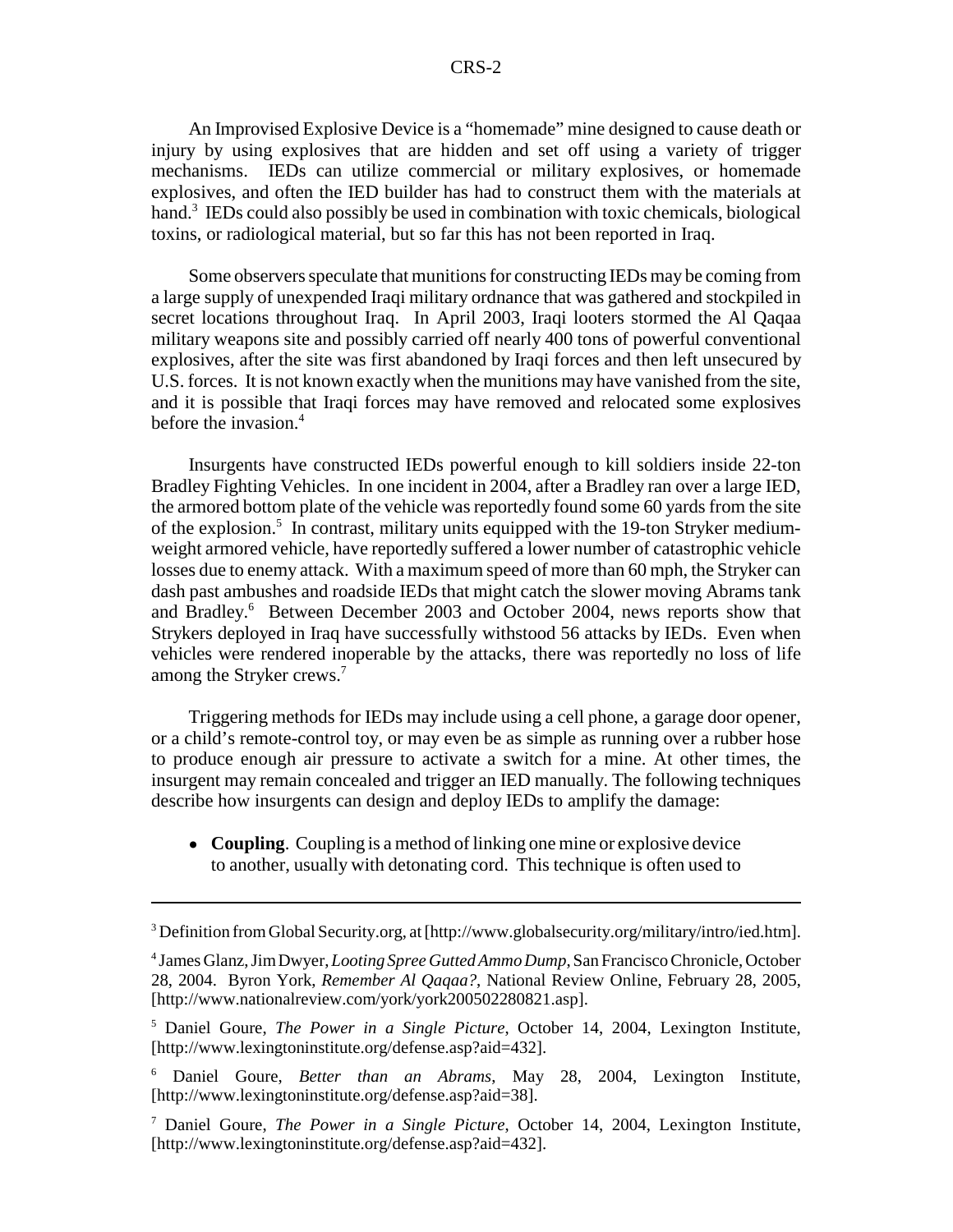defeat countermeasure equipment. A heavy mine roller will pass over the initial, unfused device and set off the second fused device. This in turn detonates the overpassed device underneath the clearing vehicle.

- ! **Boosting**. Buried mines, or other explosive devices are stacked on top of one another. The topmost explosives are non-metal, and only the device buried deepest from the surface is fused. This reduces the probability of detection, and it increases the force of the blast.
- ! **Daisy chaining**. IEDs may be linked together along a roadway with trip wire or detonating cord. When the initial mine is detonated, the other mines also detonate.<sup>8</sup>
- ! **Shaped Charges**. A cylindrical container is closed off at one end, packed with explosive, and capped by a conical piece of metal that becomes a molten projectile when the device is detonated. The shaped charge concentrates blast energy to punch through armor plating, and then propels the molten metal into the vehicle's cabin.<sup>9</sup>

Some friendly fire incidents may also be occurring because of tensions owing to insurgents' use of vehicle-borne IEDs. For example, private security contractors driving vehicles in Iraq have reported that from January to May 2005, they may have been mistakenly fired upon by U.S. forces at least 20 times as they approached U.S. military convoys and checkpoints.10

### **Countermeasures**

The U.S. military has increased the quality of armor used for vehicles in Iraq, including up-armoring the High-Mobility Multi-Purpose Wheeled Vehicles (HMMWV, or Humvees). However, as an apparent response to use of more heavily armored vehicles, insurgents have developed even more powerful IEDs, along with more sophisticated methods for deploying and triggering them. $<sup>11</sup>$ </sup>

The Army has also established an anti-IED task force directed by Brigadier General Joseph L. Votel to analyze methods for neutralizing IEDs. Because insurgents in the recent past have quickly adapted their tactics to avoid new U.S. countermeasures, the group will also study ways to eliminate sites where IEDs are manufactured in Iraq.

 The Pentagon is also searching for new technologies to help find and neutralize IEDs. Microwave blasts, radio-frequency jammers, and chemical sensors are among the

<sup>&</sup>lt;sup>8</sup> Global Security.org, at [http://www.globalsecurity.org/military/intro/ied.htm]

<sup>9</sup> John Anderson, Steve Fainaru, Jonathan Finer, "Bigger, Stronger Homemade Bombs Now to Blame for Half of U.S. Deaths," *The Washington Post*, October 26, 2005, p. A1.

<sup>10</sup> GAO-05-737, July 2005, *Rebuilding Iraq: Actions Needed to Improve Use of Private Security Providers*.

<sup>&</sup>lt;sup>11</sup> John Anderson, Steve Fainaru, Jonathan Finer, "Bigger, Stronger Homemade Bombs Now to Blame for Half of U.S. Deaths," *The Washington Post*, October 26, 2005, p. A1.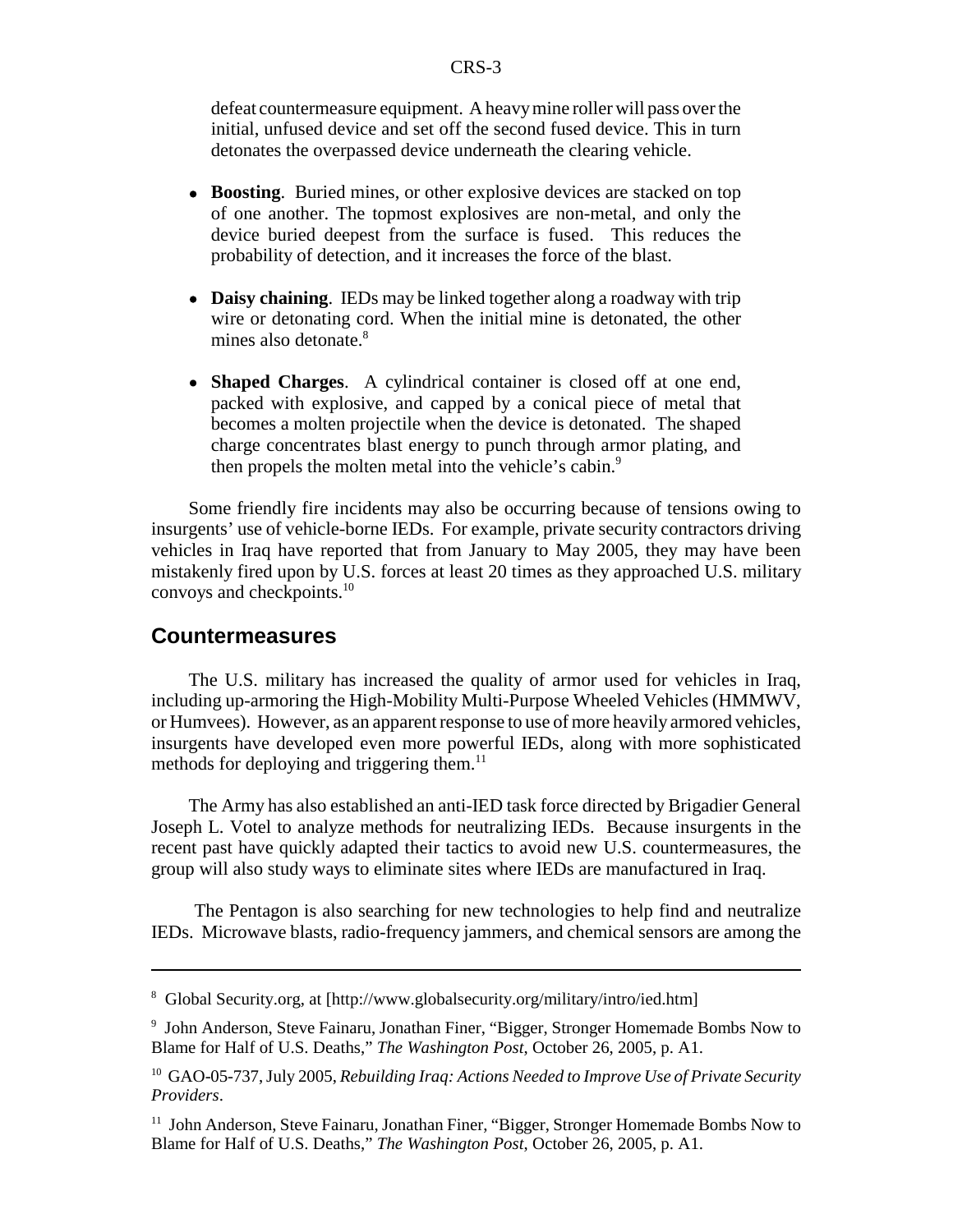different methods being explored and deployed in this effort. Examples of electronic jamming systems mounted on military vehicles include the IED Countermeasures Equipment (ICE) and the Warlock, which use low-power radio frequency energy to block the signals of radio controlled explosives initiators, such as cell phones, satellite phones, and long range cordless telephones.<sup>12</sup> The Army has recently ordered thousands of these radio-frequency jammer devices. However, experts reportedly caution that the jammers may only be partially effective because they must be set to operate within the right frequency range in order to stop an IED.

Some experts believe that a more effective IED countermeasure might be achieved through technology that can detect IEDs from afar, and then create a pulse of electromagnetic energy to prematurely detonate them, or burn out and destroy their circuitry. Researchers at the Naval Surface Warfare Center's Dahlgren Laboratory in Virginia are working on such a solution, called Neutralizing Improvised Explosive Devices with Radio Frequency (NIRF). The device, according to a source familiar with the project, produces a very high-frequency field at very short range that can neutralize an IEDs electronics. The Pentagon reportedly will deploy NIRF in Iraq later this year.<sup>13</sup>

Military contractors are also working on a ways to create a protective area around moving convoys.<sup>14</sup> A Pentagon microwave project, code-named PING, is already deployed in Iraq, and reportedly has been successful at helping locate insurgent weapons caches. The machine, which fits inside a Humvee, sends out electromagnetic waves that can penetrate a building's interior to detect IEDs. Other sensors, such as the Laser-Induced Breakdown Spectroscopy system (LIBS), are being developed to detect traces of explosives used for IEDs from as far away as 30 meters.<sup>15</sup>

The "Talon" is a bomb-disposal Unmanned Ground Vehicle (UGV), or robot, that comes equipped with a mechanical arm to pick up and inspect dangerous objects, such as suspected IEDs. More than a hundred of the remote-control robots are now being used in Iraq and Afghanistan, with an equal amount on order. Another robot, called the "PackBot" has also been used by the Army to clear bombs and explore suspected terrorist hideouts.<sup>16</sup>

Threat data about IEDs, including technical details on how insurgents build the devices, is tightly controlled by DOD. Also, proprietary rights must be protected for those companies who produce IED countermeasures, which limits the distribution to other

<sup>14</sup> Loren B. Thompson, *Iraq: Stop the Bombers, Win the War*, June 10, 2005, Lexington Institute, [http://www.lexingtoninstitute.org/defense.asp?aid=616].

16 Noah Shachtman, "Improvised Bombs Baffle Army," *Wired News*, January 26, 2006, [http://www.wired.com/news/technology/0,1282,63036,00.html?tw=wn\_story\_related].

<sup>&</sup>lt;sup>12</sup> Sgt. Stephen D'Alessio, 2<sup>nd</sup> Marine Division, *Marines schooled in new bomb protection*, July 7, 2005, [http://www. marines.mil/marinelink/mcn2000.nsf/0/ b89628064c45144e85257056003871f1?OpenDocument].

<sup>&</sup>lt;sup>13</sup> Christopher Castelli, "General: Ability to Prematurely Detonate Enemy Bombs Badly Needed," *Inside the Navy*, August 22, 2005, at [http://www.insidedefense.com].

<sup>&</sup>lt;sup>15</sup> Sebastian Sprenger, "U.S., NATO Research Could Help Troops Detect IED Threats from Afar," *Inside the Pentagon*, May 26, 2005. Noah Shachtman, "Improvised Bombs Baffle Army," *Wired News*, January 26, 2005 [http://www.wired.com/news/technology/0,1282,66395,00.html].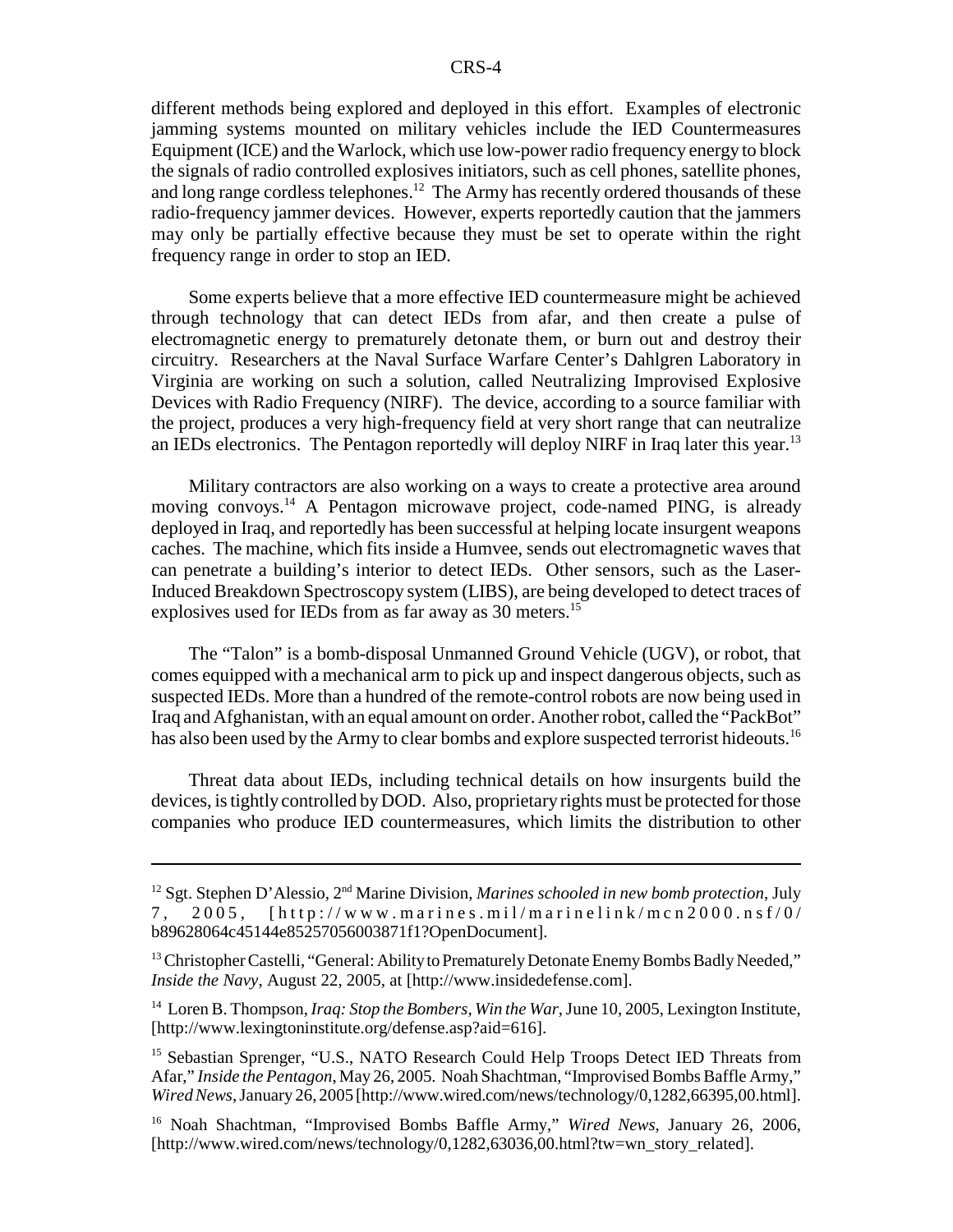companies of some reports that evaluate the effectiveness of anti-IED systems in battle and during testing.<sup>17</sup> As a result, some industry observers say they are not getting access to all the information they need to find solutions to counter IEDs. Some observers also complain that if information on how enemies build IEDs is released, other insurgents could possibly learn how to construct even more of the devices. But others say there is also a strong likelihood that release of technical information will prompt industry to find more solutions that will make the IEDS weapons less deadly.<sup>18</sup>

#### **Acquisition of Countermeasures**

According to press reports, approximately 10,000 Humvees now in Iraq that were not armored for combat conditions are currently re-enforced using steel plates that might not withstand the increasingly powerful explosives being used by the insurgents.<sup>19</sup> A recent GAO report also indicated that acquisition delays may have increased the vulnerability of U.S. forces to the IEDS threat, stating "... specific problems delayed DOD's acquisition of three important items we reviewed (Interceptor body armor, lithium batteries, and up-armored High-Mobility Multi-Purpose Wheeled Vehicles). DOD's acquisition decision did not maximize available capacity to produce up-armored High-Mobility Multi-Purpose Wheeled Vehicles and add-on armor kits nor did it give Congress visibility over the basis for its acquisition solution. These acquisition challenges impeded DOD's ability to respond to rapidly increasing demands. To minimize acquisition delays in the future, we recommend the Army and Defense Logistics Agency assess the industrial-base's capacity to meet updated requirements for critical items within the time frames required by operational plans and provide visibility to Congress over acquisition of critical items that emerge during contingencies."20

Actions taken by DOD to minimize future acquisition delays reportedly include adhering to Army Regulation 700-90, originally dated December 2004, describing policy for the Army's Industrial Base Process which requires that the Army publish hardware priorities, war reserve stocks, and industrial preparedness measures that support war replenishment objectives and the Army's Critical Items List. The Army has also implemented a "Rapid Fielding Initiative" (RFI) to ensure that soldiers have the latest available equipment. Information on the acquisition of critical go-to-war items is reported to Congress annually through the Industrial Capabilities Report to Congress.

<sup>17</sup> Michael Moss, "Many Missteps Tied to Delay Of Armor to Protect Soldiers," *The New York Times*, March 7, 2005, at [http://www.globalsecurity.org/org/news/2005/ 050307-armor-missteps.htm].

<sup>18</sup> Anne Plummer, "Deadly Threat of Explosive Devices in Iraq Prompts Secrecy Debate," *Inside the Pentagon*, November 18, 2004, vol. 20, no. 47.

<sup>19</sup> Michael Moss, "Many Missteps Tied to Delay Of Armor to Protect Soldiers," *The New York Times*, March 7, 2005, at [http://www.globalsecurity.org/org/news/2005/ 050307-armor-missteps.htm].

<sup>20</sup> *Defense Logistics: Actions Needed to Improve the Availability of Critical Items during Current and Future Operations*, GAO-05-275, April 8, 2005.